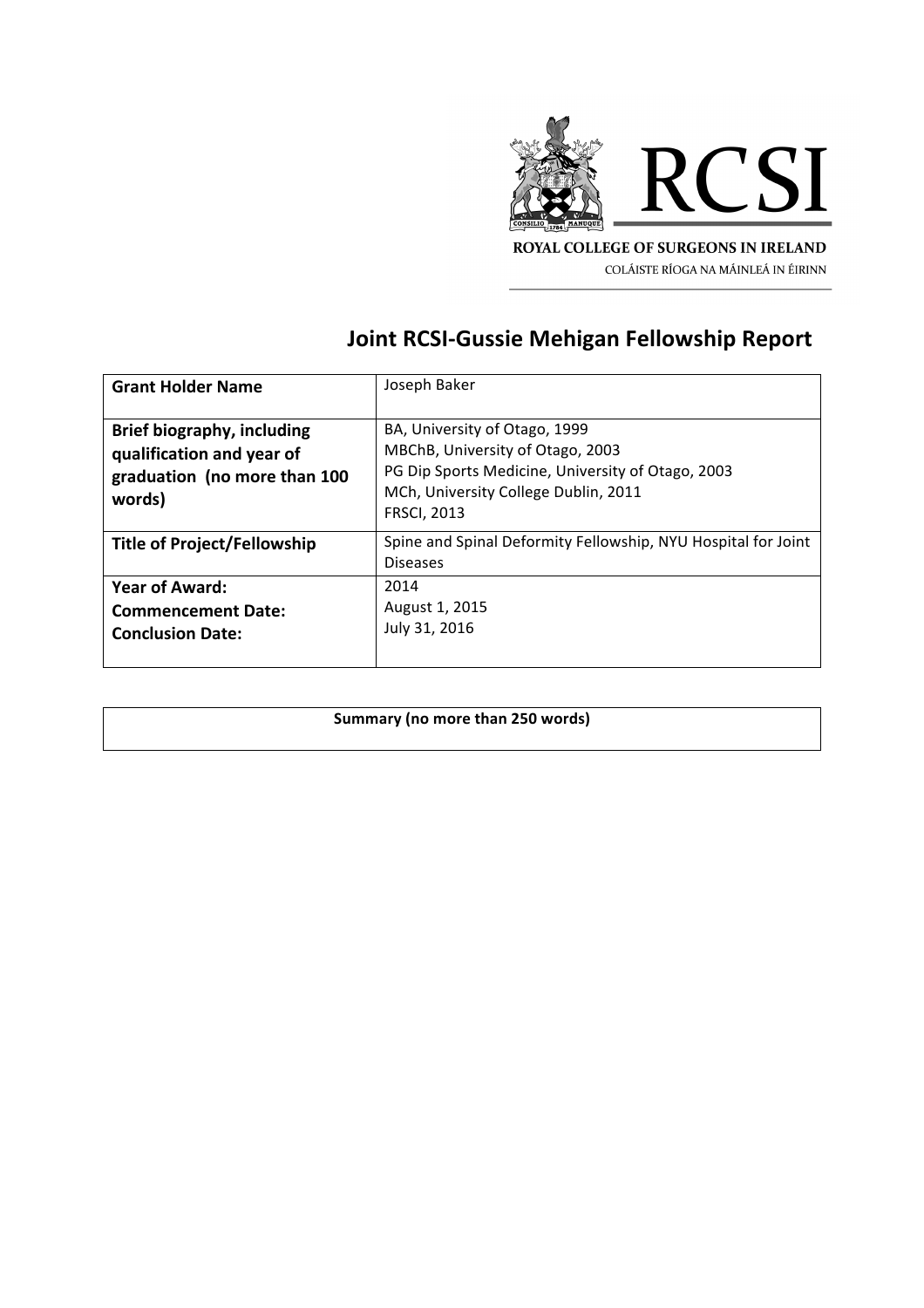I attended the NYU Hospital for Joint Diseases, New York for one year as the International Spine Fellow. Whilst here I worked under the guidance of almost 15 spine surgeons, many with a number of years' experience. Through spending time in the clinic, attending case conferences and participating in operative cases I have greatly enhanced my exposure and ability to treat a variety of spinal pathology from the occiput to the sacrum in both the paediatric and adult patient. I also took the opportunity to be involved in the resident teaching program and the departmental research program. I was involved in writing a number of papers and continued to develop my research portfolio while learning more about research methodology and effective use of resources. I believe I represented the RCSI well and would hope that the mutual experience during the fellowship year will allow a relationship to continue between NYU HJD and Irish spine and orthopaedic surgeons.

## Grant Report (in the region of but no more than 500 words)

Objectives of Project/Fellowship:

The aim of the fellowship was to gain exposure in spine surgery and learn principles and techniques for managing conditions affecting the spine from occiput to sacrum in both children and adults.

Did you achieve these objectives?

Yes

In your opinion, what is the value of your award to:

(a) Yourself

I have gained experience in managing common as well as complex spinal pathology under the guidance of almost 15 spine surgeons in a dedicated unit. Weekly complex case sessions were a great learning tool with a number of opinions often expressed for the same case. As fellows, we were often questioned and invited to freely question treatment strategy. I was able to complement clinic-based teaching with a wide exposure to a variety of pathology and techniques in the operating room logging over 380 cases for the year. Particular highlights included correction of a 'chin-onchest' deformity utilising anterior cervical spine osteotomies and a S1 pedicle subtraction osteotomy for correction of malalignment. In general I had a very sound exposure to condition affecting the